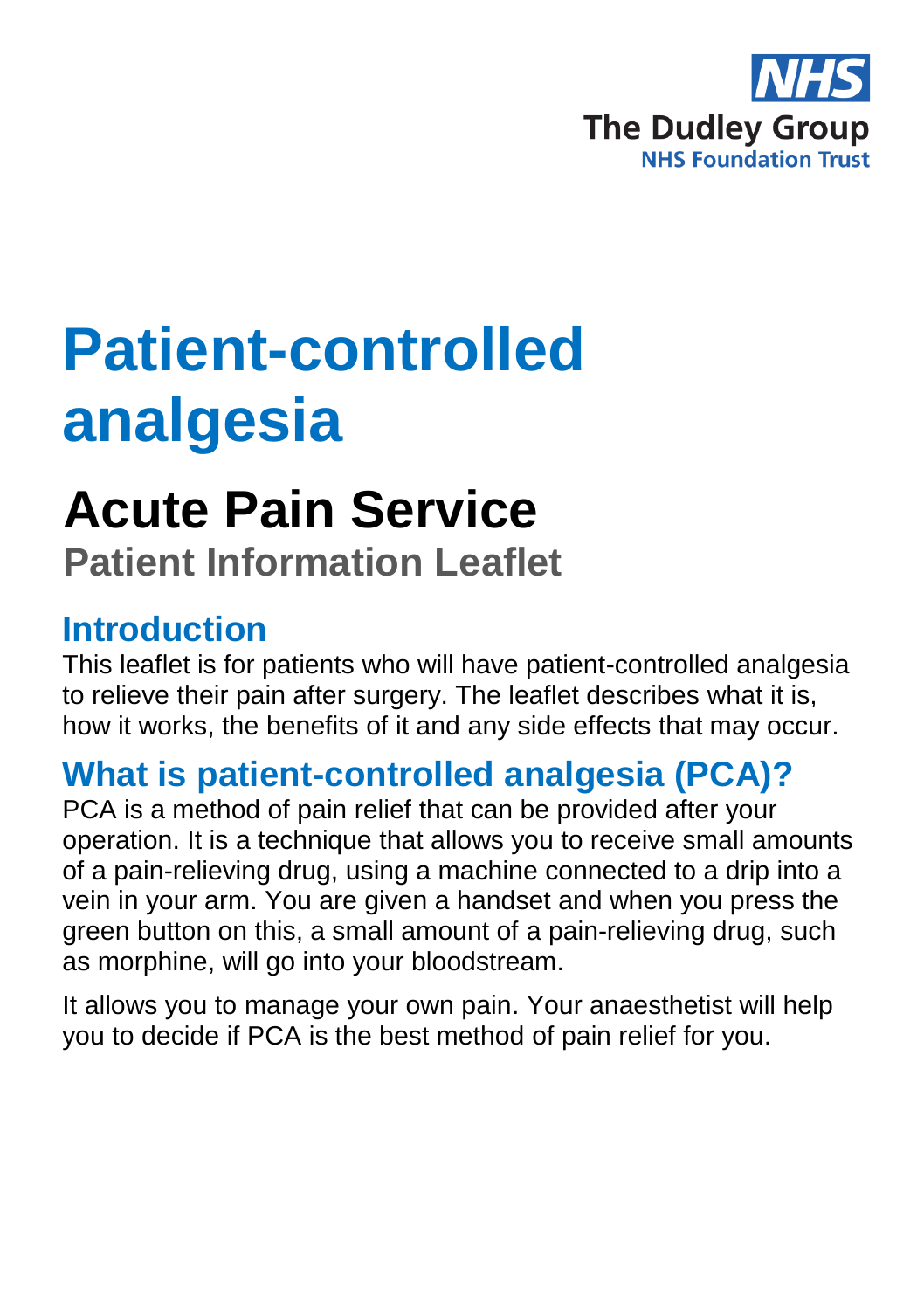#### **When will I start using the PCA?**

You are able to use it as soon as you wake up from your operation. However, if you find it difficult to press the button, you should let the nurse know.

#### **How often should I press the button?**

As soon as you feel pain you should press the button on the handset. It will start to work within minutes.

The machine is set to deliver a small amount of a pain-relieving drug each time you press the button. There is a safety timer so it will not give you another dose until five minutes have passed. Therefore, you are very unlikely to give yourself too much of the drug as a result of using this machine.

To make the best use of PCA, it is a good idea to press the button about five minutes before moving, such as sitting up in bed, getting out of bed, deep breathing or if you expect to cough. We will encourage you to use it as often as you feel uncomfortable, to get the best pain relief.

### **Will I be given other types of pain relief?**

We will give you paracetamol regularly and sometimes an anti-inflammatory drug, in addition to the PCA. This combination aims to give you effective pain relief. Your doctor or pain nurse specialist may adjust your pain relief during your stay in hospital, to achieve effective pain relief.

It is **important to note** that tablets such as paracetamol must be taken at regular intervals and not just when you have pain, for the most effective pain relief.

### **How long should I use PCA for?**

Use it for as long as you need it. Generally after 48 hours, most patients find that their pain is controlled well on tablets and you can stop using it.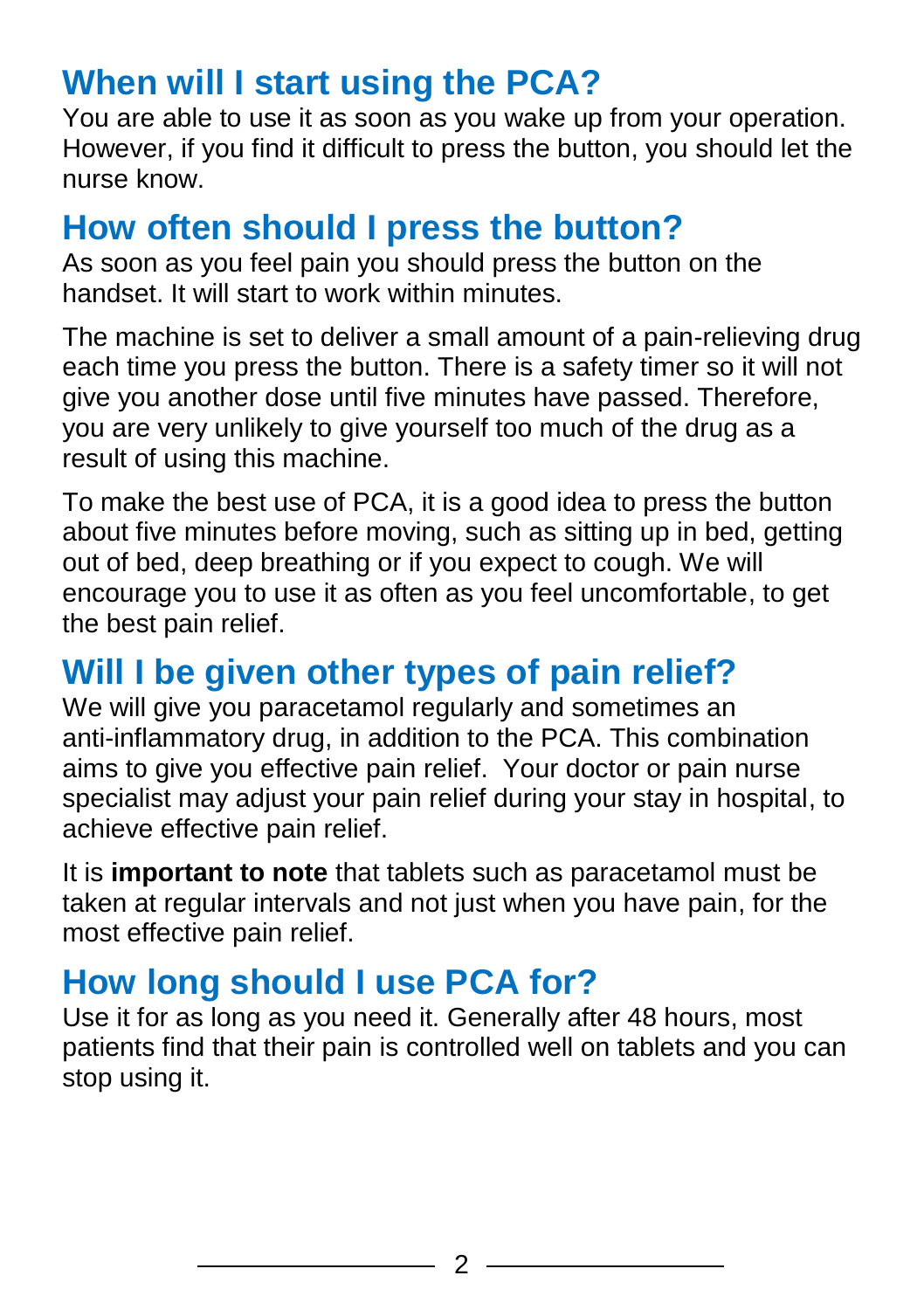### **What are the benefits of PCA?**

- With PCA you are in control of your own pain relief.
- You are able to move more easily and get out of bed sooner than with most other forms of pain relief.
- Patients with good pain relief usually recover more quickly and go home earlier.
- PCA is safe as long as only you press the button. Only you know how much pain you feel and how much pain medicine you need to relieve it.

#### **What are the side effects of PCA?**

It can cause side effects in some people and these can vary considerably. Some of the side effects include:

- You may feel slightly drowsy at times. This is quite normal and these feelings should go away when you stop using it.
- Very occasionally some patients feel sick. Please inform the nurse if you feel sick. We can give you anti-sickness medicine to relieve this.
- You may feel itchy on your face and chest. Tell your nurse as you can have medication to relieve this. The itching will stop as soon as you stop using PCA.

#### **How is my pain assessed?**

The nurse will ask you to describe your pain to ensure your pain relief is effective. They will ask you to describe your pain on a scale of  $0 - 3$ :

- $0 = no$  pain
- $1 =$  mild pain
- $2$  = moderate pain
- $3$  = severe pain

#### **Can I find out more?**

If you have any questions, the pain specialist nurse, anaesthetist or the nurses on the ward will be happy to talk to you.